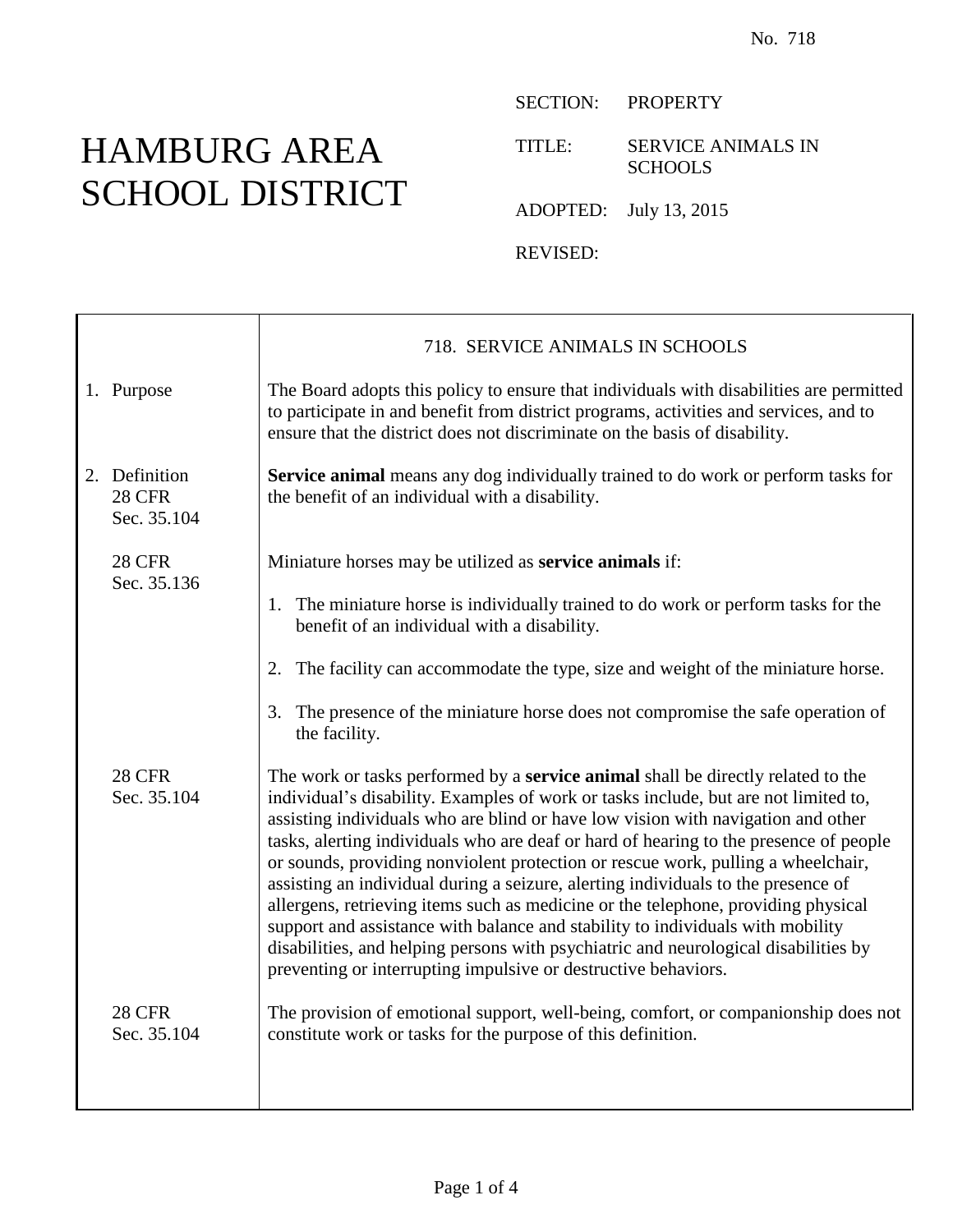| 3. Authority<br>43 P.S.<br>Sec. 953<br>29 U.S.C.<br>Sec. 794<br>42 U.S.C.<br>Sec. 12101 et seq<br><b>28 CFR</b><br>Sec. 35.130 | The Board shall permit individuals with disabilities to use service animals in district<br>buildings; on district property; and on vehicles that are owned, leased or controlled<br>by the school district, in accordance with this policy and applicable state and federal<br>laws and regulations.                                                                                                                                                                                                                                                                                     |
|--------------------------------------------------------------------------------------------------------------------------------|------------------------------------------------------------------------------------------------------------------------------------------------------------------------------------------------------------------------------------------------------------------------------------------------------------------------------------------------------------------------------------------------------------------------------------------------------------------------------------------------------------------------------------------------------------------------------------------|
| 4. Guidelines                                                                                                                  | <b>Admission Of Service Animals To Schools</b>                                                                                                                                                                                                                                                                                                                                                                                                                                                                                                                                           |
|                                                                                                                                | A student or an employee with a disability may submit a request to bring a service<br>animal to school for educational or employment purposes. A student or employee<br>seeking to bring a service animal to school must comply with the requirements as set<br>forth in this policy and any administrative regulations governing this issue.                                                                                                                                                                                                                                            |
| Pol. 103.1, 113                                                                                                                | Parents/Guardians of students with disabilities may submit a request to the building<br>principal for their student to bring a service animal to school. The building principal<br>shall forward the request to the appropriate Section 504 or IEP team. The team shall<br>gather the necessary information and evaluate the request to bring a service animal<br>to school. Any service animal accompanying a student with a disability to school or<br>school activities shall be handled and cared for in a manner detailed in the student's<br>IEP or Section 504 Service Agreement. |
| <b>28 CFR</b><br>Sec. 35.130                                                                                                   | Before a service animal shall be allowed in a district building, or on district property<br>or vehicles, the district shall request the following documentation from the owner or<br>handler of the animal:                                                                                                                                                                                                                                                                                                                                                                              |
| <b>28 CFR</b><br>Sec. 35.136                                                                                                   | Verification of the need for a service animal.<br>1.                                                                                                                                                                                                                                                                                                                                                                                                                                                                                                                                     |
| <b>28 CFR</b><br>Sec. 35.136                                                                                                   | 2. Description of the function(s) the service animal is trained to perform in relation<br>to the individual's disability.                                                                                                                                                                                                                                                                                                                                                                                                                                                                |
| 3 P.S.<br>Sec. 455.1 et seq                                                                                                    | 3. Proof of current vaccinations and immunizations of the service animal.                                                                                                                                                                                                                                                                                                                                                                                                                                                                                                                |
|                                                                                                                                |                                                                                                                                                                                                                                                                                                                                                                                                                                                                                                                                                                                          |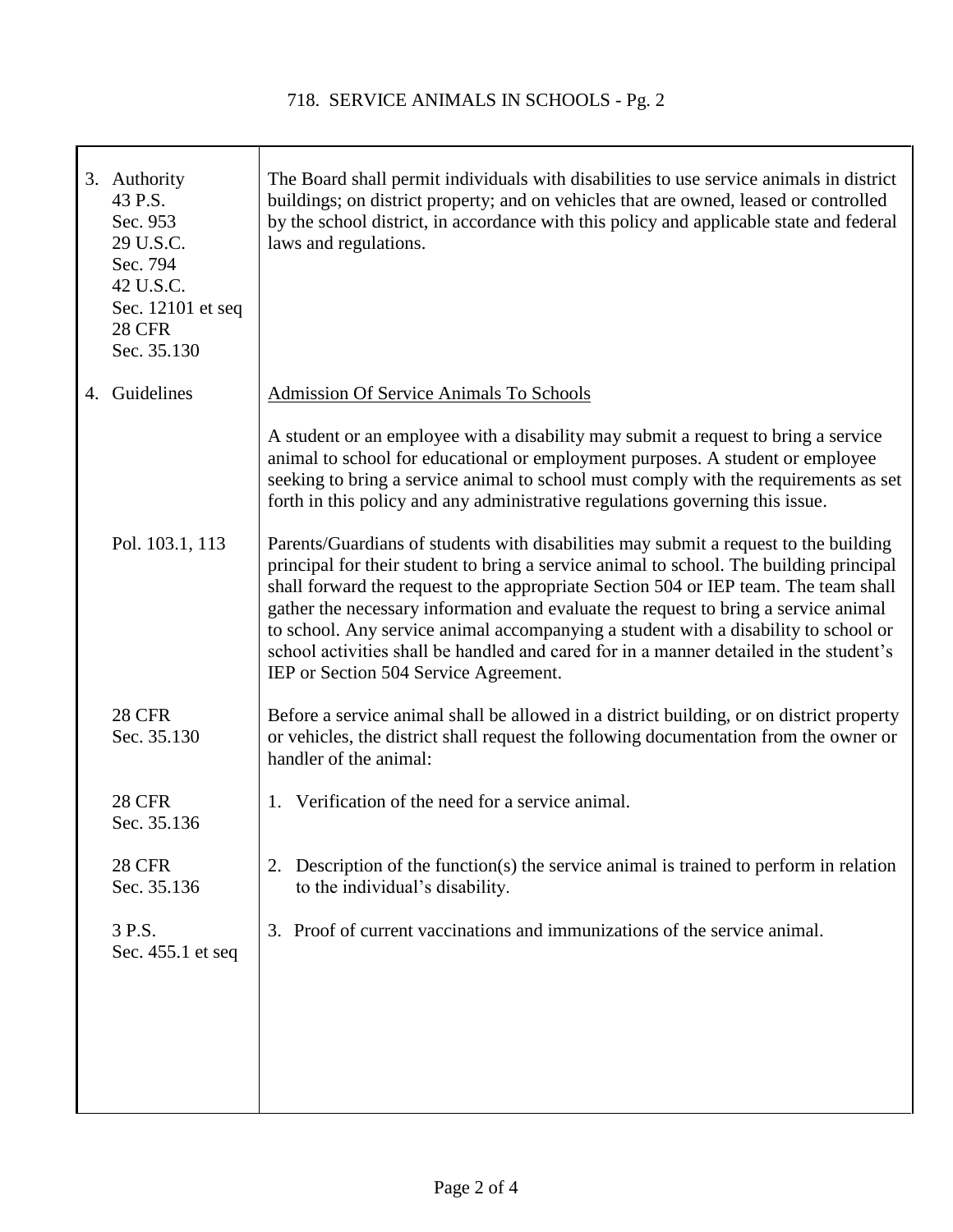## 718. SERVICE ANIMALS IN SCHOOLS - Pg. 3

|                                                                 | <b>Admission Of Service Animals To Public Events</b>                                                                                                                                                                                                                                                                                                                                                                  |
|-----------------------------------------------------------------|-----------------------------------------------------------------------------------------------------------------------------------------------------------------------------------------------------------------------------------------------------------------------------------------------------------------------------------------------------------------------------------------------------------------------|
| 43 P.S.<br>Sec. 953<br><b>28 CFR</b><br>Sec. 35.136<br>Pol. 904 | Individuals with disabilities may be accompanied by their service animals while on<br>district property for events that are open to the general public. This right of access<br>does not extend to the schools generally or to other activities that are not open to the<br>general public.                                                                                                                           |
| <b>28 CFR</b><br>Sec. 35.136                                    | School administrators may inquire of the owner or handler of an animal whether the<br>animal is required because of a disability and the specific tasks that the animal has<br>been trained to perform, but shall not ask questions about an individual's disability.                                                                                                                                                 |
| <b>28 CFR</b><br>Sec. 35.136                                    | The district shall not require an owner or handler of a service animal to pay an extra<br>charge for the animal to attend events for which a fee is charged.                                                                                                                                                                                                                                                          |
| 5. Delegation of<br>Responsibility                              | The Superintendent or designee shall develop and disseminate administrative<br>regulations to implement Board policy and accommodate individuals with<br>disabilities requesting use of a service animal in district buildings and on district<br>property and vehicles.                                                                                                                                              |
|                                                                 | The designated administrator shall ensure that all individuals involved in a situation<br>where a service animal will regularly accompany an individual in district buildings<br>or on district property or vehicles are informed of the Board policy and<br>administrative regulations governing this issue. Involved individuals can include<br>administrators, appropriate employees, student and parent/guardian. |
|                                                                 | The owner or handler of a service animal shall be solely responsible for:                                                                                                                                                                                                                                                                                                                                             |
| <b>28 CFR</b><br>Sec. 35.136                                    | Supervision and care of the animal, including any feeding, exercising, clean up<br>1.<br>and stain removal.                                                                                                                                                                                                                                                                                                           |
|                                                                 | 2. Control of the animal at all times through the use of a harness, leash, tether or by<br>other effective means.                                                                                                                                                                                                                                                                                                     |
|                                                                 | Damages to district buildings, property and vehicles caused by the animal.<br>3.                                                                                                                                                                                                                                                                                                                                      |
|                                                                 | Injuries to students, employees, volunteers and visitors caused by the animal.<br>4.                                                                                                                                                                                                                                                                                                                                  |
|                                                                 | Annual submission of documentation of vaccinations and immunizations.<br>5.                                                                                                                                                                                                                                                                                                                                           |
|                                                                 |                                                                                                                                                                                                                                                                                                                                                                                                                       |
|                                                                 |                                                                                                                                                                                                                                                                                                                                                                                                                       |